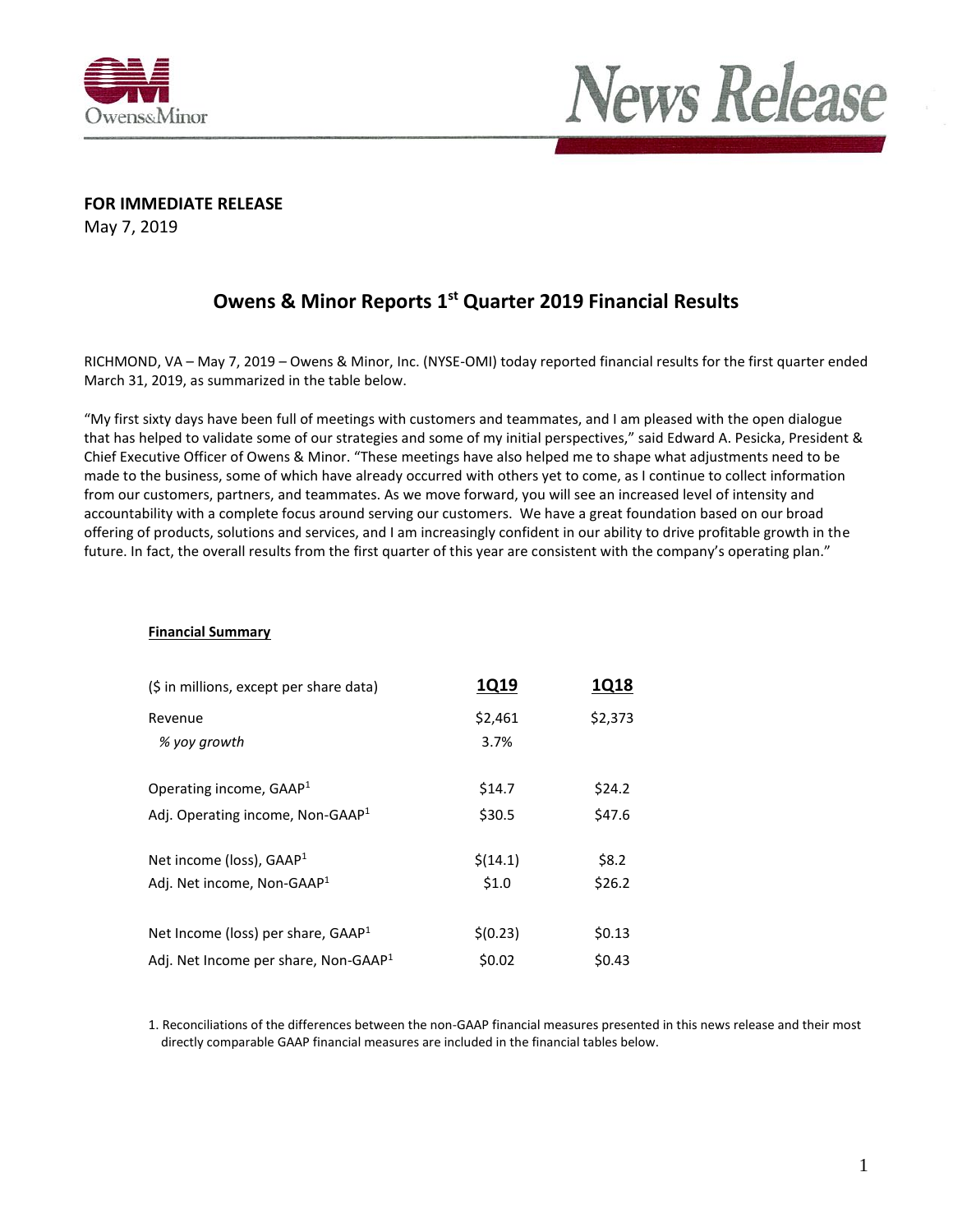#### **1Q 2019 Results**

- Investments made in the company's operations have resulted in significant improvement in service levels compared to 2018. The company is now consistently meeting service level targets and is beginning to drive improved productivity in operations.
- Compared to the prior year's first quarter, consolidated quarterly revenues grew 3.7%, primarily resulting from Halyard sales of \$189 million for the quarter (net of \$52 million of intercompany sales) and strong sales growth with Byram Healthcare. These gains were partially offset by lower distribution revenues, as a result of customer nonrenewals during 2018 and early 2019, primarily resulting from service issues.
- Quarterly results reflected revenue changes, continued pressure on distribution gross margins, higher supply chain costs, and increased expenses incurred for the development of new solutions. In addition, interest expense of \$29.1 million for the quarter increased \$18.8 million when compared to the prior year as a result of the company's new debt structure.

#### **Financial Guidance and Outlook**

For 2019, the company maintained its previously issued guidance of adjusted net income per share to be in a range of \$0.60 to \$0.75 per share.

Although the company does provide guidance for adjusted net income per share (which is a non-GAAP financial measure), it is not able to forecast the most directly comparable measure calculated and presented in accordance with GAAP without unreasonable effort. Certain elements of the composition of the GAAP amount are not predictable, making it impracticable for the company to forecast. Such elements include, but are not limited to restructuring and acquisition charges. As a result, no GAAP guidance or reconciliation of the company's adjusted net income per share guidance is provided. For the same reasons, the company is unable to assess the probable significance of the unavailable information, which could have a potentially significant impact on its future GAAP financial results. The outlook is based on certain assumptions that are subject to the risk factors discussed in the company's filings with the Securities and Exchange Commission ("SEC").

#### **Upcoming Investor Events**

Owens & Minor plans to participate in the following investor conferences in the second quarter of 2019, and the company will post webcasts of formal presentations on its corporate website.

- Bank of America Merrill Lynch Healthcare Conference, Las Vegas, May 14
- Goldman Sachs Global Healthcare Conference, Rancho Palos Verdes, June 11 13

#### **Investor Conference Call for 1Q 2019 Financial Results**

Owens & Minor executives will host a conference call, which will also be webcast, to discuss the results at 8:30 a.m. EDT on Tuesday, May 7, 2019. Participants may access the call at 866-393-1604. The international dial-in number is 224-357-2191. A replay of the call will be available for one week by dialing 855-859-2056. The access code for the conference call, international dial-in and replay is #6765196. A webcast of the event will be available on [www.owens-minor.com](http://www.owens-minor.com/) under the [Investor](http://investors.owens-minor.com/events.cfm)  [Relations section.](http://investors.owens-minor.com/events.cfm)

#### **Safe Harbor**

This release is intended to be disclosure through methods reasonably designed to provide broad, non-exclusionary distribution to the public in compliance with the SEC's Fair Disclosure Regulation. This release contains certain ''forwardlooking'' statements made pursuant to the Safe Harbor provisions of the Private Securities Litigation Reform Act of 1995. These statements include, but are not limited to, the statements in this release regarding our expectations with respect to our 2019 financial performance, as well as other statements related to the company's expectations regarding the performance of its business, growth, and improvement of operational performance. Forward-looking statements involve known and unknown risks and uncertainties that may cause our actual results in future periods to differ materially from those projected or contemplated in the forward-looking statements. Investors should refer to Owens & Minor's Annual Report on Form 10-K for the year ended December 31, 2018, filed with the SEC including the sections captioned "Cautionary Note Regarding Forward-Looking Statements" and "Item 1A. Risk Factors," and subsequent quarterly reports on Form 10-Q and current reports on Form 8-K filed with or furnished to the SEC, for a discussion of certain known risk factors that could cause the company's actual results to differ materially from its current estimates. These filings are available at [www.owens](http://www.owens-minor.com/)[minor.com.](http://www.owens-minor.com/) Given these risks and uncertainties, Owens & Minor can give no assurance that any forward-looking statements will, in fact, transpire and, therefore, cautions investors not to place undue reliance on them. Owens & Minor specifically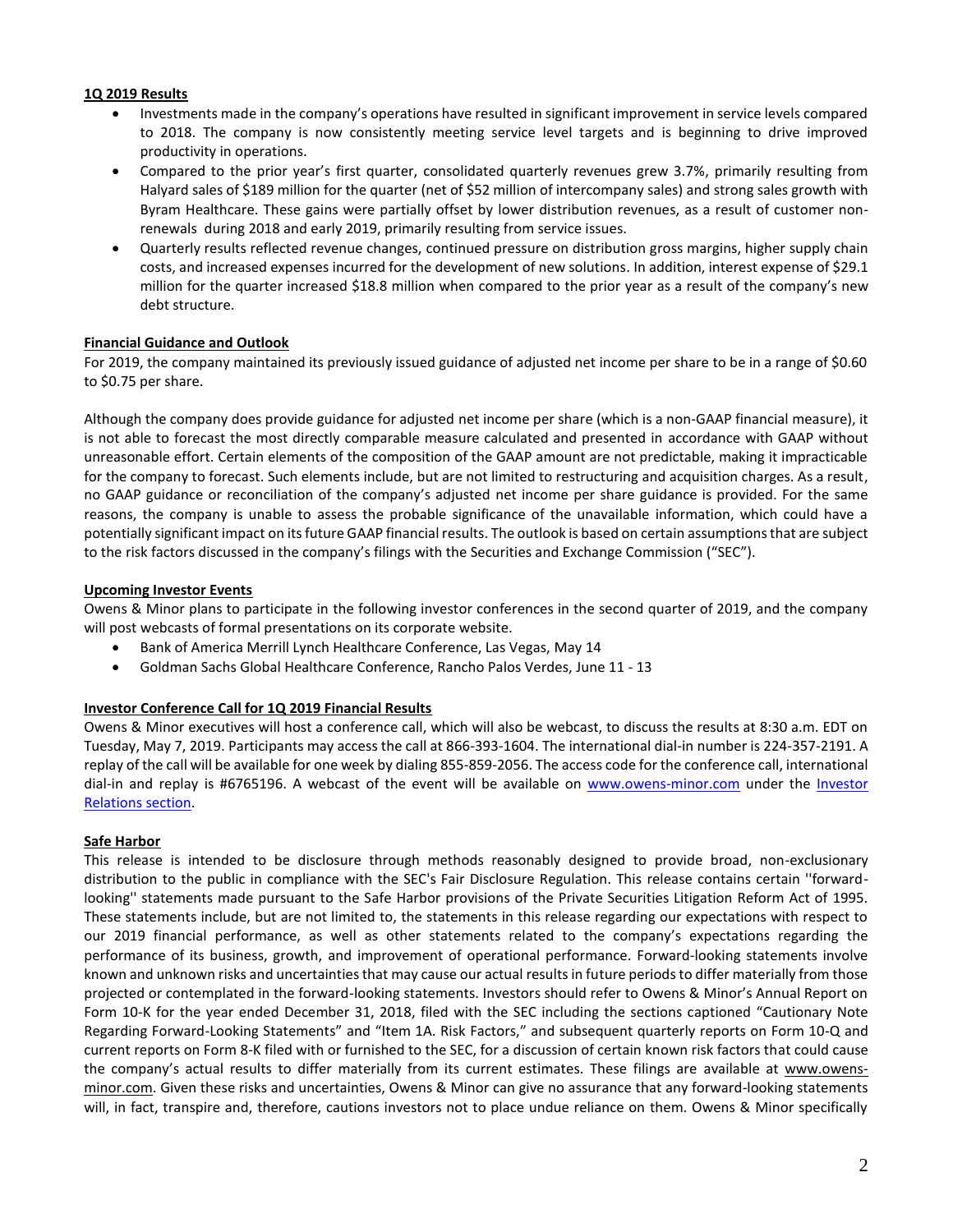disclaims any obligation to update or revise any forward-looking statements, whether as a result of new information, future developments or otherwise.

Owens & Minor uses its web site, [www.owens-minor.com,](http://www.owens-minor.com/) as a channel of distribution for material company information, including news releases, investor presentations and financial information. This information is routinely posted and accessible under the Investor Relations section.

#### **About Owens & Minor**

Owens & Minor, Inc. (NYSE: OMI) is a global healthcare solutions company with integrated technologies, products, and services aligned to deliver significant and sustained value for healthcare providers and manufacturers across the continuum of care. With 17,000 dedicated teammates serving healthcare industry customers in 90 countries, Owens & Minor helps to reduce total costs across the supply chain by optimizing episode and point-of-care performance, freeing up capital and clinical resources, and managing contracts to optimize financial performance. A FORTUNE 500 company, Owens & Minor was founded in 1882 in Richmond, Virginia, where it remains headquartered today. The company has distribution, production, customer service and sales facilities located across the Asia Pacific region, Europe, Latin America, and North America. For more information about Owens & Minor, visit [owens-minor.com,](http://www.owens-minor.com/) follo[w @Owens\\_Minor on Twitter,](https://twitter.com/Owens_Minor) and connect on LinkedIn a[t www.linkedin.com/company/owens-&-minor.](http://www.linkedin.com/company/owens-&-minor)

#### **CONTACTS**:

**INVESTORS:** Chuck Graves, Director, Finance & Investor Relations, 804-723-7556[, chuck.graves@owens-minor.com](mailto:chuck.graves@owens-minor.com) **MEDIA:** Jenny Graves, Operating Vice President, Global Corporate Communications, 804-723-7754[, jenny.graves@owens](mailto:jenny.graves@owens-minor.com)[minor.com](mailto:jenny.graves@owens-minor.com)

**SOURCE**: Owens & Minor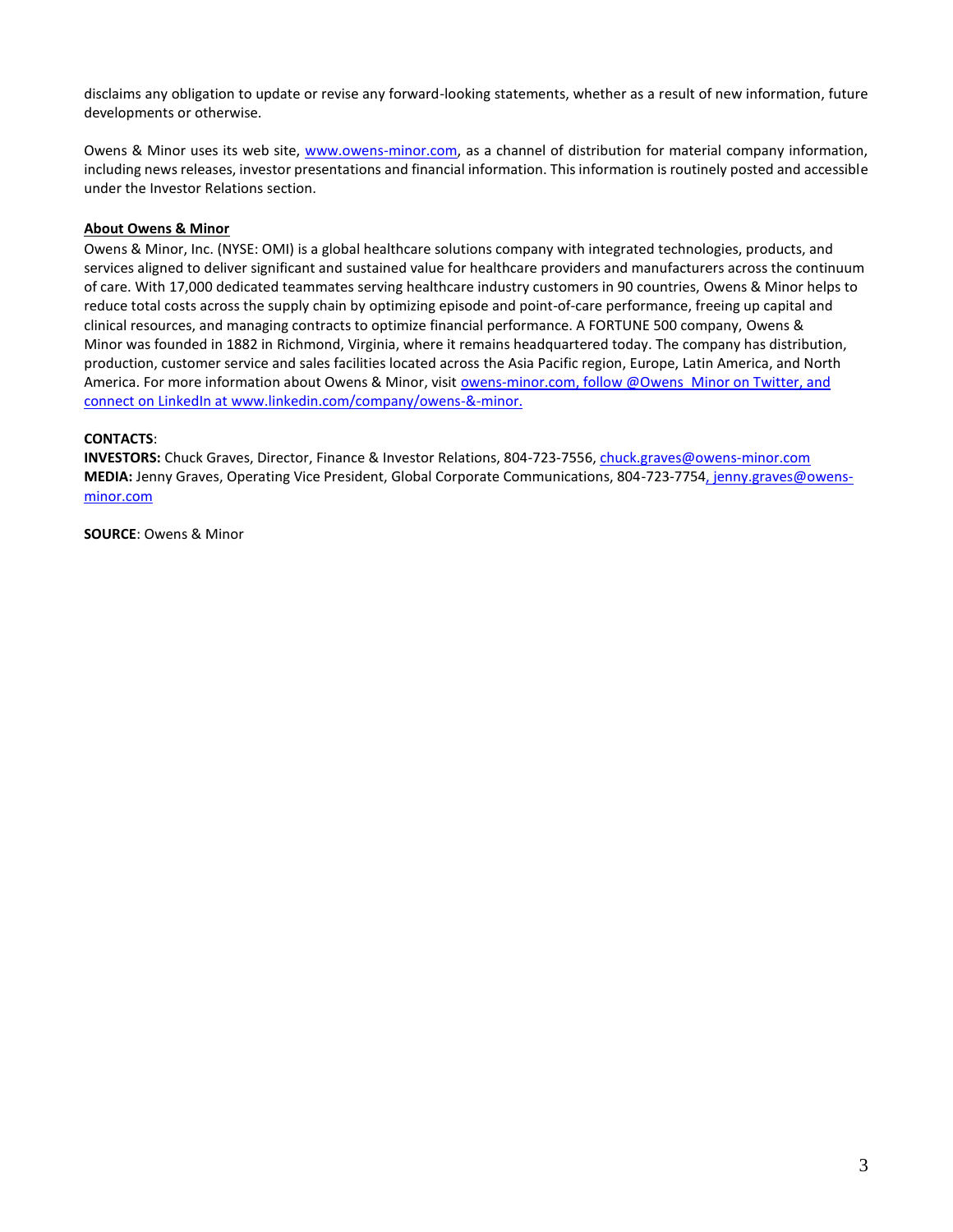# Page 4

#### **Owens & Minor, Inc.**

# **Consolidated Statements of Income (Loss) (unaudited)**

*(dollars in thousands, except per share data)*

|                                                      | Three Months Ended March 31, |           |    |           |
|------------------------------------------------------|------------------------------|-----------|----|-----------|
|                                                      |                              | 2019      |    | 2018      |
| Net revenue                                          | S                            | 2,461,388 | \$ | 2,372,579 |
| Cost of goods sold                                   |                              | 2,102,964 |    | 2,047,892 |
| Gross margin                                         |                              | 358,424   |    | 324,687   |
| Distribution, selling and administrative expenses    |                              | 338,703   |    | 284,361   |
| Acquisition-related and exit and realignment charges |                              | 4,990     |    | 14,760    |
| Other operating expense, net                         |                              | 39        |    | 1,349     |
| Operating income                                     |                              | 14,692    |    | 24,217    |
| Interest expense, net                                |                              | 29,101    |    | 10,253    |
| Income (loss) before income taxes                    |                              | (14, 409) |    | 13,964    |
| Income tax provision (benefit)                       |                              | (313)     |    | 5,813     |
| Net income (loss)                                    |                              | (14,096)  | \$ | 8,151     |
| Net income (loss) per common share:                  |                              |           |    |           |
| <b>Basic and diluted</b>                             | \$                           | (0.23)    | \$ | 0.13      |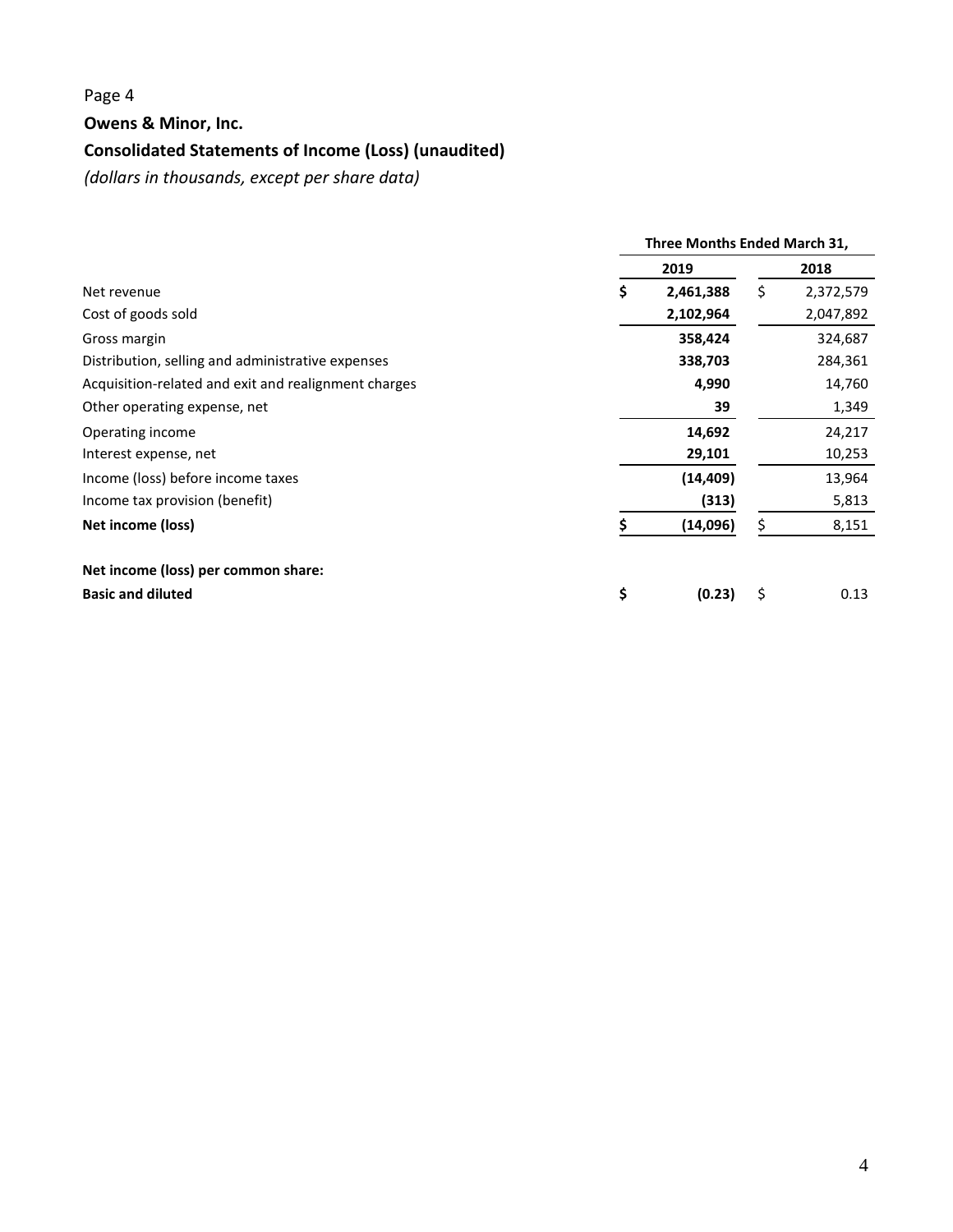# Page 5 **Owens & Minor, Inc. Condensed Consolidated Balance Sheets (unaudited)**

*(dollars in thousands)*

|                                                        | March 31, 2019  |    | December 31, 2018 |  |  |
|--------------------------------------------------------|-----------------|----|-------------------|--|--|
|                                                        |                 |    |                   |  |  |
| <b>Assets</b>                                          |                 |    |                   |  |  |
| <b>Current assets</b>                                  |                 |    |                   |  |  |
| Cash and cash equivalents                              | \$<br>75,239    | \$ | 103,367           |  |  |
| Accounts receivable, net                               | 843,384         |    | 823,418           |  |  |
| Merchandise inventories                                | 1,210,558       |    | 1,290,103         |  |  |
| Other current assets                                   | 336,065         |    | 321,690           |  |  |
| <b>Total current assets</b>                            | 2,465,246       |    | 2,538,578         |  |  |
| Property and equipment, net                            | 386,135         |    | 386,723           |  |  |
| Operating lease assets                                 | 197,200         |    |                   |  |  |
| Goodwill                                               | 413,235         |    | 414,122           |  |  |
| Intangible assets, net                                 | 311,254         |    | 321,764           |  |  |
| Other assets, net                                      | 109,294         |    | 112,601           |  |  |
| <b>Total assets</b>                                    | \$<br>3,882,364 | \$ | 3,773,788         |  |  |
| <b>Liabilities and equity</b>                          |                 |    |                   |  |  |
| <b>Current liabilities</b>                             |                 |    |                   |  |  |
| Accounts payable                                       | \$<br>990,688   | \$ | 1,109,589         |  |  |
| Accrued payroll and related liabilities                | 40,999          |    | 48,203            |  |  |
| Other current liabilities                              | 377,989         |    | 314,219           |  |  |
| <b>Total current liabilities</b>                       | 1,409,676       |    | 1,472,011         |  |  |
| Long-term debt, excluding current portion              | 1,685,135       |    | 1,650,582         |  |  |
| Operating lease liabilities, excluding current portion | 155,703         |    |                   |  |  |
| Deferred income taxes                                  | 42,144          |    | 50,852            |  |  |
| <b>Other liabilities</b>                               | 87,867          |    | 81,924            |  |  |
| <b>Total liabilities</b>                               | 3,380,525       |    | 3,255,369         |  |  |
| <b>Total equity</b>                                    | 501,839         |    | 518,419           |  |  |
| <b>Total liabilities and equity</b>                    | \$<br>3,882,364 | \$ | 3,773,788         |  |  |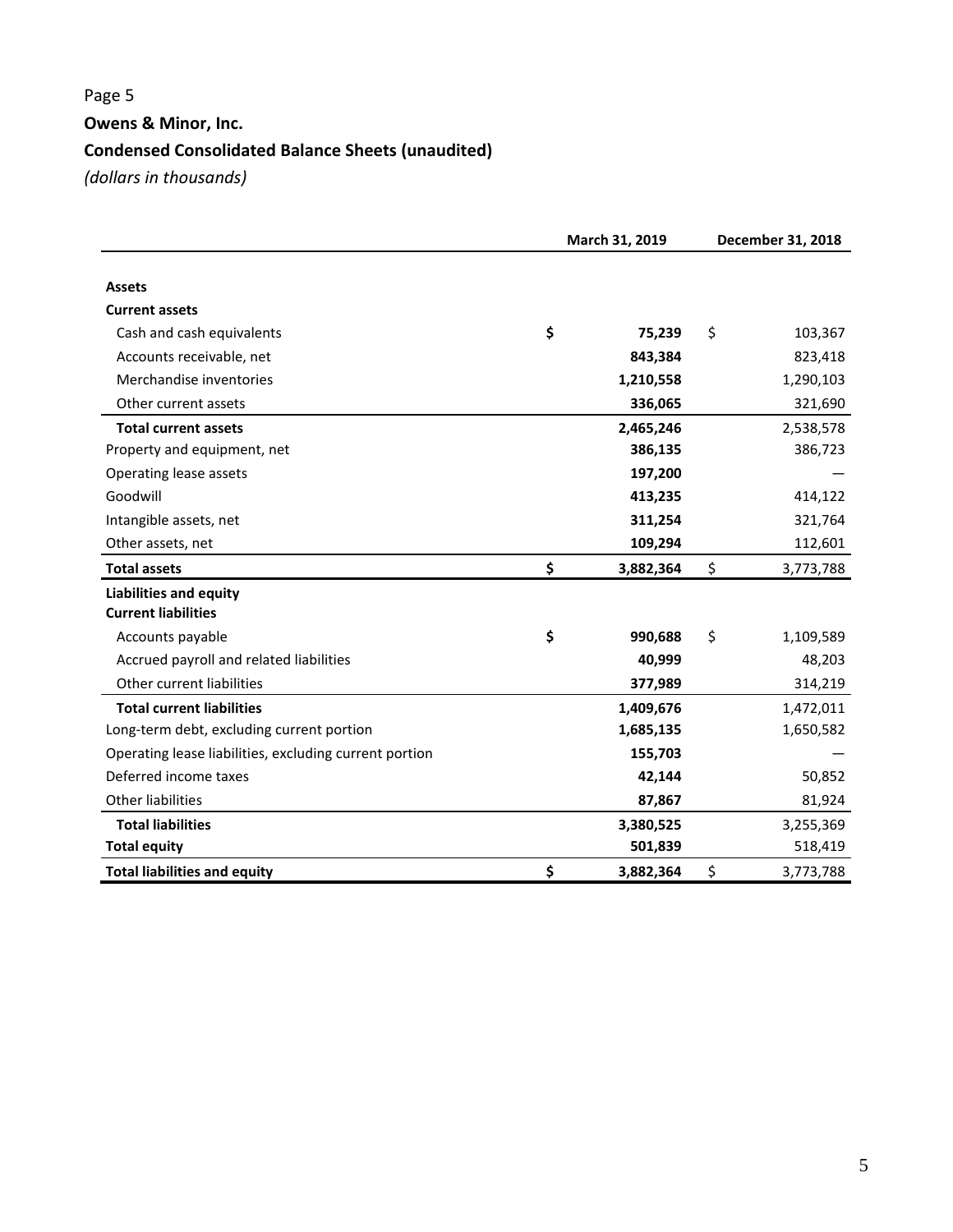# Page 6

**Owens & Minor, Inc.**

# **Consolidated Statements of Cash Flows (unaudited)**

*(dollars in thousands)*

|                                                                                                    | Three Months Ended March 31, |            |    |           |  |
|----------------------------------------------------------------------------------------------------|------------------------------|------------|----|-----------|--|
|                                                                                                    |                              | 2019       |    | 2018      |  |
| <b>Operating activities:</b>                                                                       |                              |            |    |           |  |
| Net income (loss)                                                                                  | \$                           | (14,096)   | Ŝ. | 8,151     |  |
| Adjustments to reconcile net income (loss) to cash (used for) provided<br>by operating activities: |                              |            |    |           |  |
| Depreciation and amortization                                                                      |                              | 28,720     |    | 17,911    |  |
| Share-based compensation expense                                                                   |                              | 4,505      |    | 3,035     |  |
| Provision for losses on accounts receivable                                                        |                              | 3,619      |    | 1,073     |  |
| Deferred income tax benefit                                                                        |                              | (8, 613)   |    | (1,482)   |  |
| Changes in operating assets and liabilities:                                                       |                              |            |    |           |  |
| Accounts receivable                                                                                |                              | (22, 573)  |    | (18, 519) |  |
| Merchandise inventories                                                                            |                              | 80,194     |    | (30, 556) |  |
| Accounts payable                                                                                   |                              | (120, 480) |    | 9,478     |  |
| Net change in other assets and liabilities                                                         |                              | (15, 858)  |    | 28,904    |  |
| Other, net                                                                                         |                              | 3,678      |    | 278       |  |
| Cash (used for) provided by operating activities                                                   |                              | (60, 904)  |    | 18,273    |  |
|                                                                                                    |                              |            |    |           |  |
| <b>Investing activities:</b>                                                                       |                              |            |    |           |  |
| Additions to property and equipment                                                                |                              | (11, 674)  |    | (7,074)   |  |
| Additions to computer software and intangible assets                                               |                              | (2,605)    |    | (7,086)   |  |
| Proceeds from sale of property and equipment                                                       |                              | 271        |    |           |  |
| Cash used for investing activities                                                                 |                              | (14,008)   |    | (14, 160) |  |
| <b>Financing activities:</b>                                                                       |                              |            |    |           |  |
| Borrowings (repayments) under revolving credit facility                                            |                              | 72,100     |    | (300)     |  |
| Repayments of debt                                                                                 |                              | (12, 394)  |    | (3, 125)  |  |
| Financing costs paid                                                                               |                              | (4, 313)   |    |           |  |
| Cash dividends paid                                                                                |                              | (4, 764)   |    | (16,074)  |  |
| Other, net                                                                                         |                              | (1, 124)   |    | (2, 304)  |  |
| Cash provided by (used for) financing activities                                                   |                              | 49,505     |    | (21, 803) |  |
|                                                                                                    |                              |            |    |           |  |
| Effect of exchange rate changes on cash and cash equivalents                                       |                              | (2,721)    |    | 800       |  |
| Net decrease in cash and cash equivalents                                                          |                              | (28, 128)  |    | (16, 890) |  |
| Cash and cash equivalents at beginning of period                                                   |                              | 103,367    |    | 104,522   |  |
| Cash and cash equivalents at end of period                                                         | \$                           | 75,239     | \$ | 87,632    |  |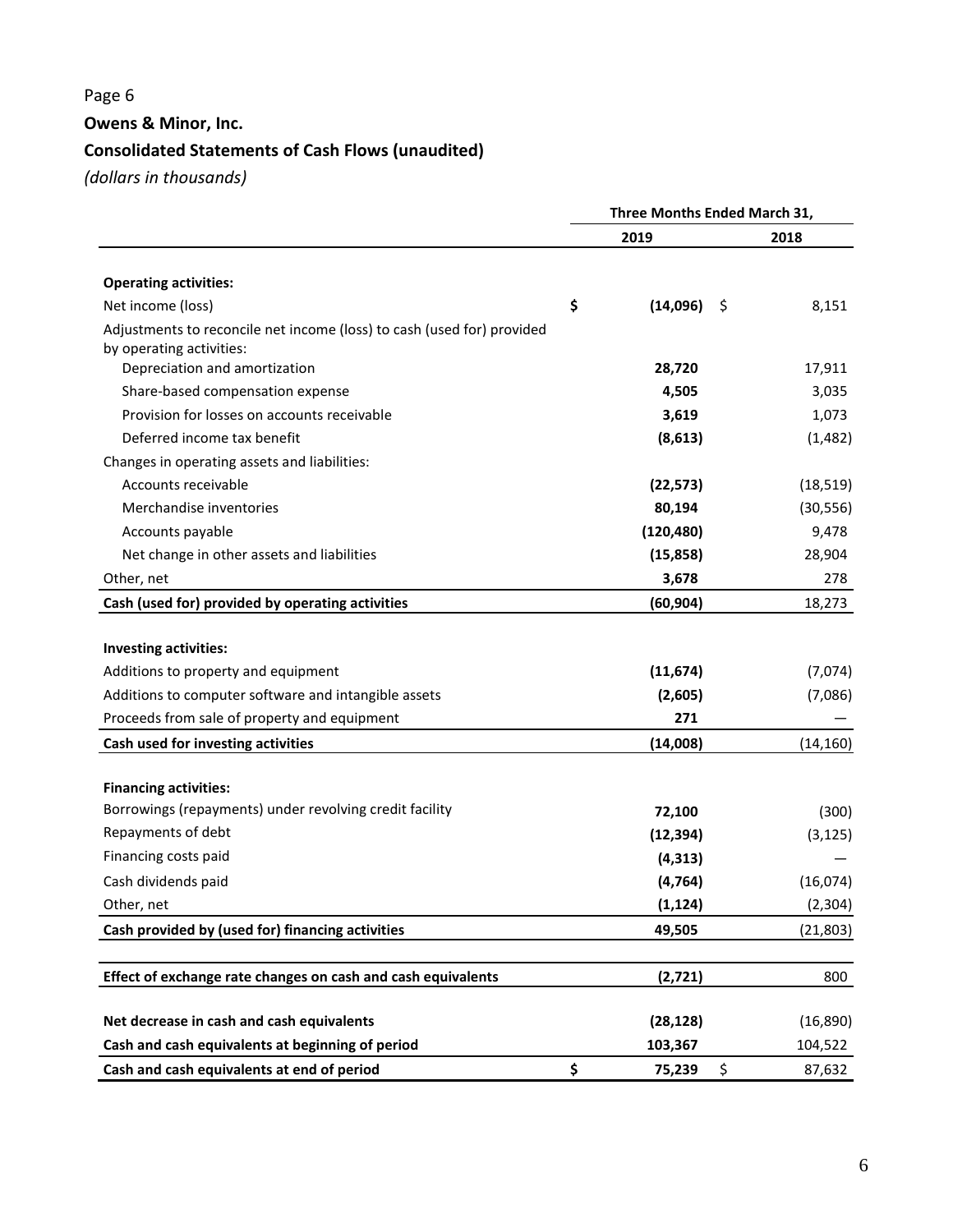# Page 7 **Owens & Minor, Inc. Summary Segment Information (unaudited)**

*(dollars in thousands)*

|                                              | Three Months Ended March 31, |               |                                     |    |           |                                     |  |
|----------------------------------------------|------------------------------|---------------|-------------------------------------|----|-----------|-------------------------------------|--|
|                                              | 2019                         |               |                                     |    | 2018      |                                     |  |
|                                              |                              | <b>Amount</b> | % of<br>consolidated<br>net revenue |    | Amount    | % of<br>consolidated<br>net revenue |  |
| Net revenue:                                 |                              |               |                                     |    |           |                                     |  |
| Segment net revenue                          |                              |               |                                     |    |           |                                     |  |
| <b>Global Solutions</b>                      | \$                           | 2,234,147     | 90.77 %                             | \$ | 2,341,122 | 98.68 %                             |  |
| <b>Global Products</b>                       |                              | 347,085       | 14.10 %                             |    | 121,287   | 5.11 %                              |  |
| Total segment net revenue                    |                              | 2,581,232     |                                     |    | 2,462,409 |                                     |  |
| Inter-segment revenue                        |                              |               |                                     |    |           |                                     |  |
| <b>Global Products</b>                       |                              | (119, 844)    | (4.87) %                            |    | (89, 830) | (3.79)%                             |  |
| Total inter-segment revenue                  |                              | (119, 844)    |                                     |    | (89, 830) |                                     |  |
| Consolidated net revenue                     |                              | 2,461,388     | 100.00 %                            | Ś  | 2,372,579 | 100.00 %                            |  |
|                                              |                              |               | % of segment                        |    |           | % of segment                        |  |
| <b>Operating income (loss):</b>              |                              |               | net revenue                         |    |           | net revenue                         |  |
| <b>Global Solutions</b>                      | \$                           | 21,071        | 0.94 %                              | \$ | 36,759    | 1.57 %                              |  |
| <b>Global Products</b>                       |                              | 7,724         | 2.23 %                              |    | 11,084    | 9.14 %                              |  |
| Inter-segment eliminations                   |                              | 1,746         |                                     |    | (242)     |                                     |  |
| Intangible amortization                      |                              | (10, 361)     |                                     |    | (6, 407)  |                                     |  |
| Acquisition-related and exit and realignment |                              | (4,990)       |                                     |    | (14, 760) |                                     |  |
| Other <sup>(1)</sup>                         |                              | (498)         |                                     |    | (2, 217)  |                                     |  |
| Consolidated operating income                | \$                           | 14,692        | 0.60<br>%                           | \$ | 24,217    | 1.02 %                              |  |
| <b>Depreciation and amortization:</b>        |                              |               |                                     |    |           |                                     |  |
| <b>Global Solutions</b>                      | \$                           | 16,113        |                                     | \$ | 15,781    |                                     |  |
| <b>Global Products</b>                       |                              | 12,607        |                                     |    | 2,130     |                                     |  |
| Consolidated depreciation and amortization   | \$                           | 28,720        |                                     | \$ | 17,911    |                                     |  |
| <b>Capital expenditures:</b>                 |                              |               |                                     |    |           |                                     |  |
| <b>Global Solutions</b>                      | \$                           | 11,376        |                                     | \$ | 13,602    |                                     |  |
| <b>Global Products</b>                       |                              | 2,903         |                                     |    | 558       |                                     |  |
| Consolidated capital expenditures            | \$                           | 14,279        |                                     | \$ | 14,160    |                                     |  |

(1) Other consists of Software as a Service (SaaS) implementation costs associated with significant global IT platforms in connection with the redesign of our global information system strategy.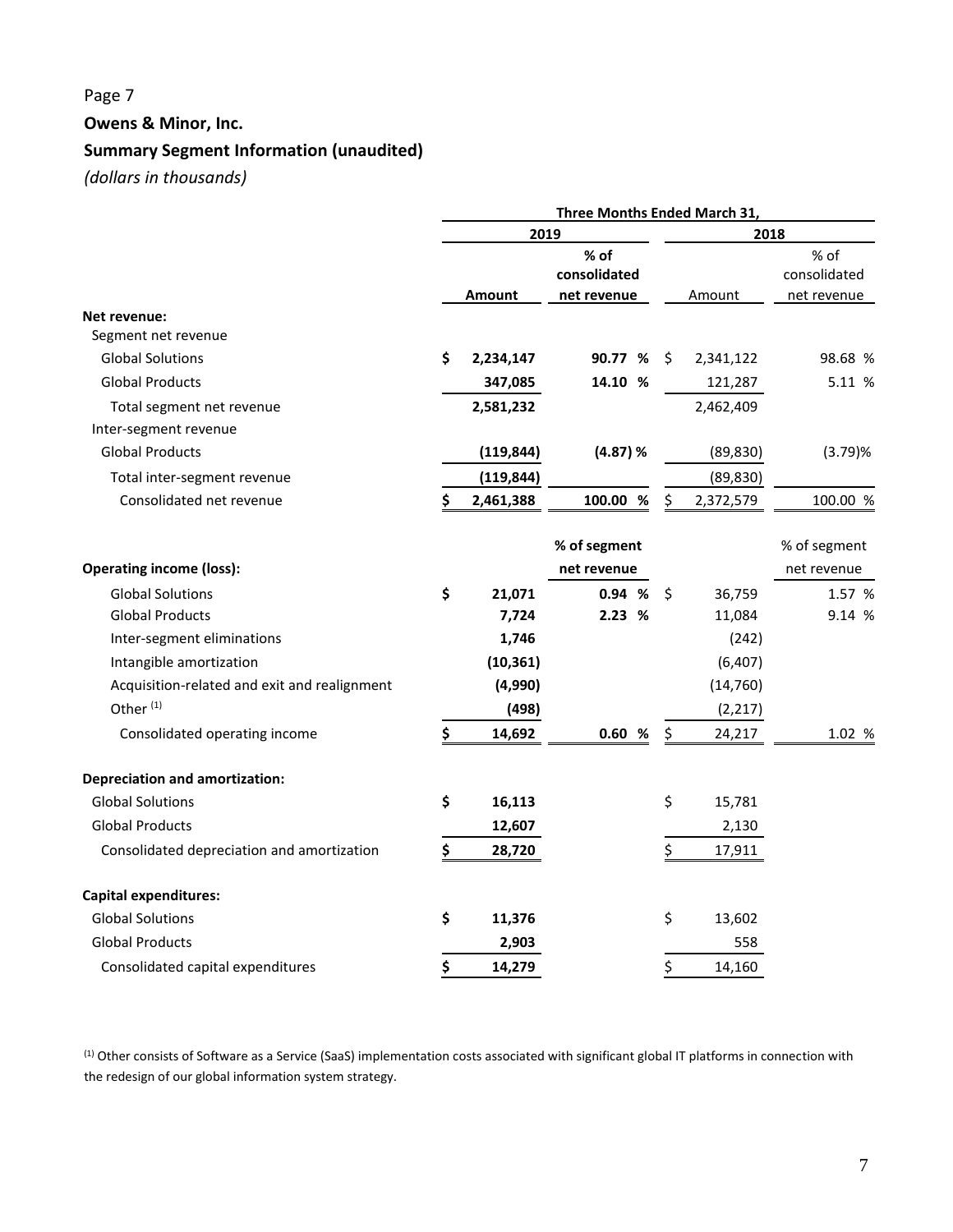# Page 8

**Owens & Minor, Inc.**

# **Net Income (Loss) Per Common Share (unaudited)**

*(dollars in thousands, except per share data)*

|                                                                              | <b>Three Months Ended</b><br><b>March 31.</b> |          |   |        |
|------------------------------------------------------------------------------|-----------------------------------------------|----------|---|--------|
|                                                                              |                                               | 2019     |   | 2018   |
| Numerator:                                                                   |                                               |          |   |        |
| Net income (loss)                                                            | \$                                            | (14,096) | S | 8,151  |
| Less: income allocated to unvested restricted shares                         |                                               |          |   | (323)  |
| Net income (loss) attributable to common shareholders - basic<br>and diluted |                                               | (14,096) |   | 7,828  |
| Denominator:                                                                 |                                               |          |   |        |
| Weighted average shares outstanding - basic and diluted                      |                                               | 60,376   |   | 59,969 |
| Net income (loss) per share attributable to common shareholders:             |                                               |          |   |        |
| Basic and diluted                                                            | ς                                             | (0.23)   |   | 0.13   |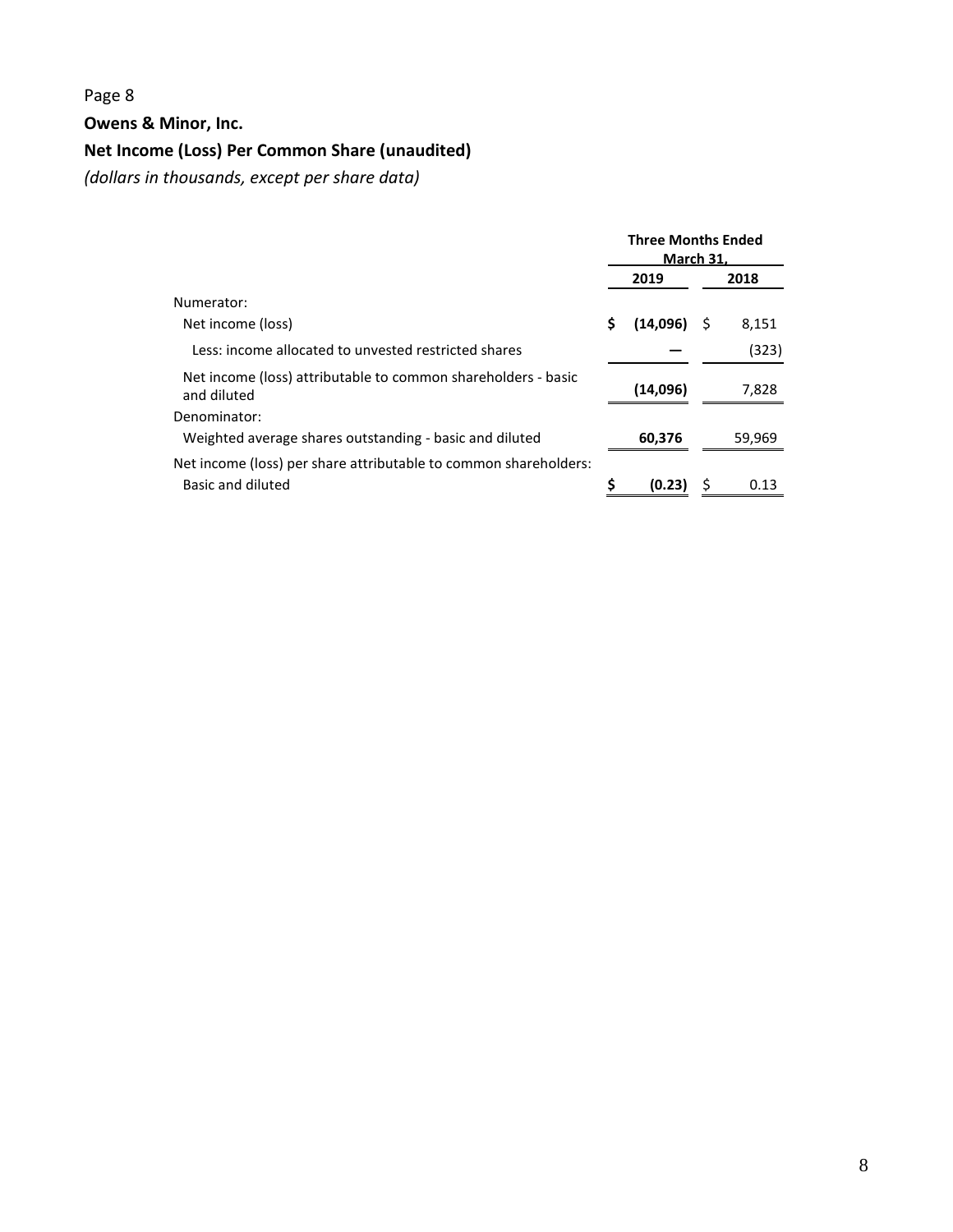# Page 9 **Owens & Minor, Inc. GAAP/Non-GAAP Reconciliations (unaudited)**

| (dollars in thousands, except per share data)                                                                 | <b>Three Months Ended</b><br><b>March 31,</b> |               |    |          |
|---------------------------------------------------------------------------------------------------------------|-----------------------------------------------|---------------|----|----------|
|                                                                                                               |                                               | 2019          |    | 2018     |
| Operating income (loss), as reported (GAAP)                                                                   | \$                                            | 14,692        |    | 24,217   |
| Intangible amortization (1)                                                                                   |                                               | 10,361        |    | 6,407    |
| Acquisition-related and exit and realignment charges <sup>(2)</sup>                                           |                                               | 4,990         |    | 14,760   |
| Other <sup>(3)</sup>                                                                                          |                                               | 499           |    | 2,217    |
| Operating income, adjusted (non-GAAP) (Adjusted<br>Operating Income)                                          | \$                                            | 30,542        | \$ | 47,601   |
| Net income (loss), as reported (GAAP)                                                                         | \$                                            | $(14,096)$ \$ |    | 8,151    |
| Intangible amortization (1)                                                                                   |                                               | 10,361        |    | 6,407    |
| Income tax expense (benefit) $(5)$                                                                            |                                               | (1,664)       |    | (1, 557) |
| Acquisition-related and exit and realignment charges <sup>(2)</sup>                                           |                                               | 4,990         |    | 14,760   |
| Income tax expense (benefit) <sup>(5)</sup>                                                                   |                                               | (760)         |    | (3, 576) |
| Write-off of deferred financing costs <sup>(4)</sup>                                                          |                                               | 2,003         |    |          |
| Income tax expense (benefit) $(5)$                                                                            |                                               | (313)         |    |          |
| Other <sup>(3)</sup>                                                                                          |                                               | 499           |    | 2,217    |
| Income tax expense (benefit) <sup>(5)</sup>                                                                   |                                               | (55)          |    | (228)    |
| Net income, adjusted (non-GAAP) (Adjusted Net Income)                                                         | \$                                            | 965           | \$ | 26,174   |
| Net income (loss) per diluted common share, as<br>reported (GAAP)                                             | \$                                            | $(0.23)$ \$   |    | 0.13     |
| Intangible amortization, per diluted common share (1)                                                         |                                               | 0.14          |    | 0.08     |
| Acquisition-related and exit and realignment charges,<br>per diluted common share (2)                         |                                               | 0.07          |    | 0.19     |
| Write-off of deferred financing costs, per diluted<br>common share (4)<br>Other, per diluted common share (3) |                                               | 0.03<br>0.01  |    | 0.03     |
| Net income per diluted common share, adjusted (non-<br>GAAP) (Adjusted EPS)                                   | \$                                            | 0.02          | \$ | 0.43     |